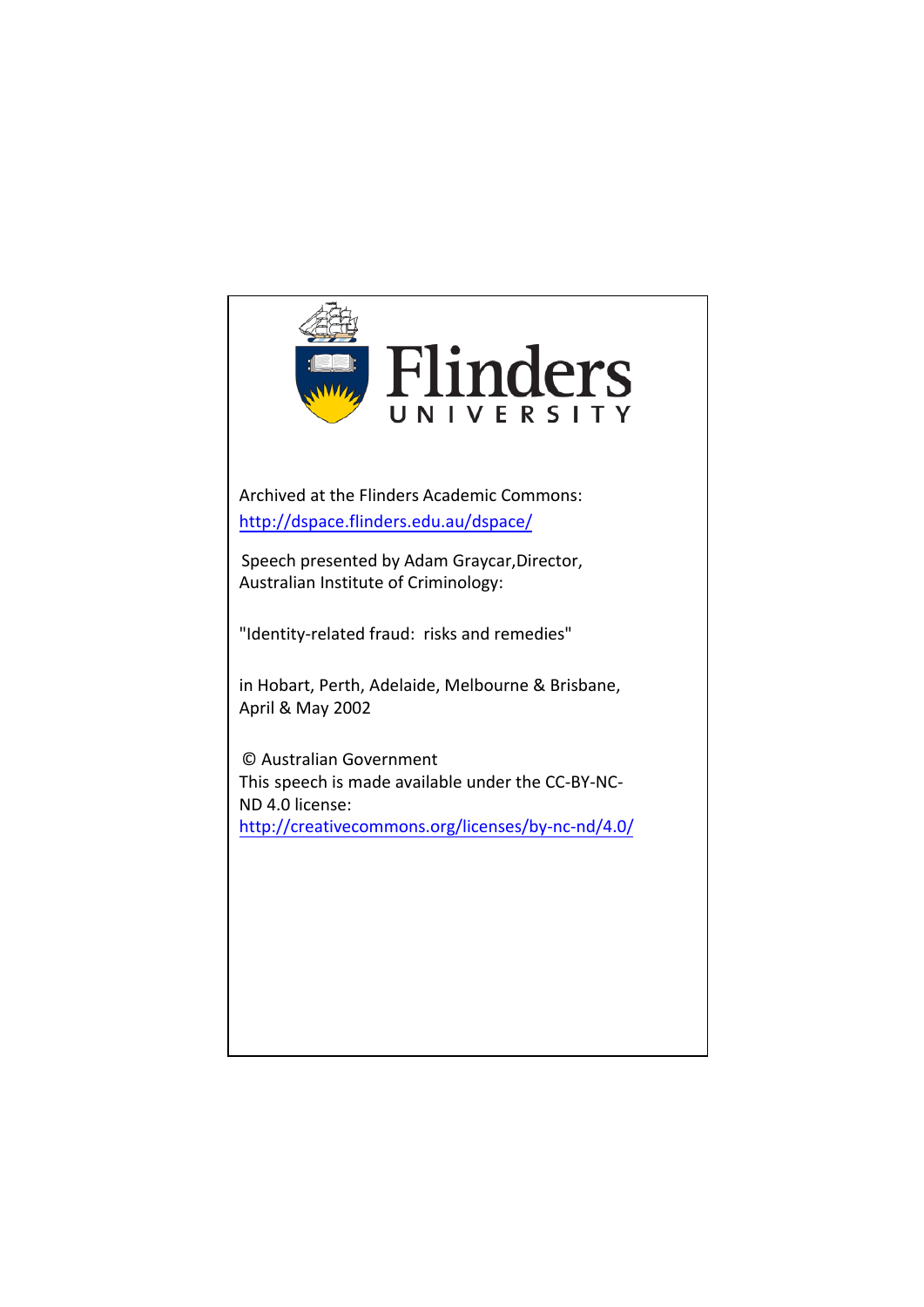



*Identity-related Fraud: Risks and Remedies*

**Text of talk given in Hobart, Perth, Adelaide, Melbourne & Brisbane**

**April & May 2002**

**Adam Graycar**

Director Australian Institute of Criminology *GPO Box 2944, Canberra 2601 phone: 02 6260 9205 fax: 02 6260 9278 e-mail: adam.graycar@aic.gov.au*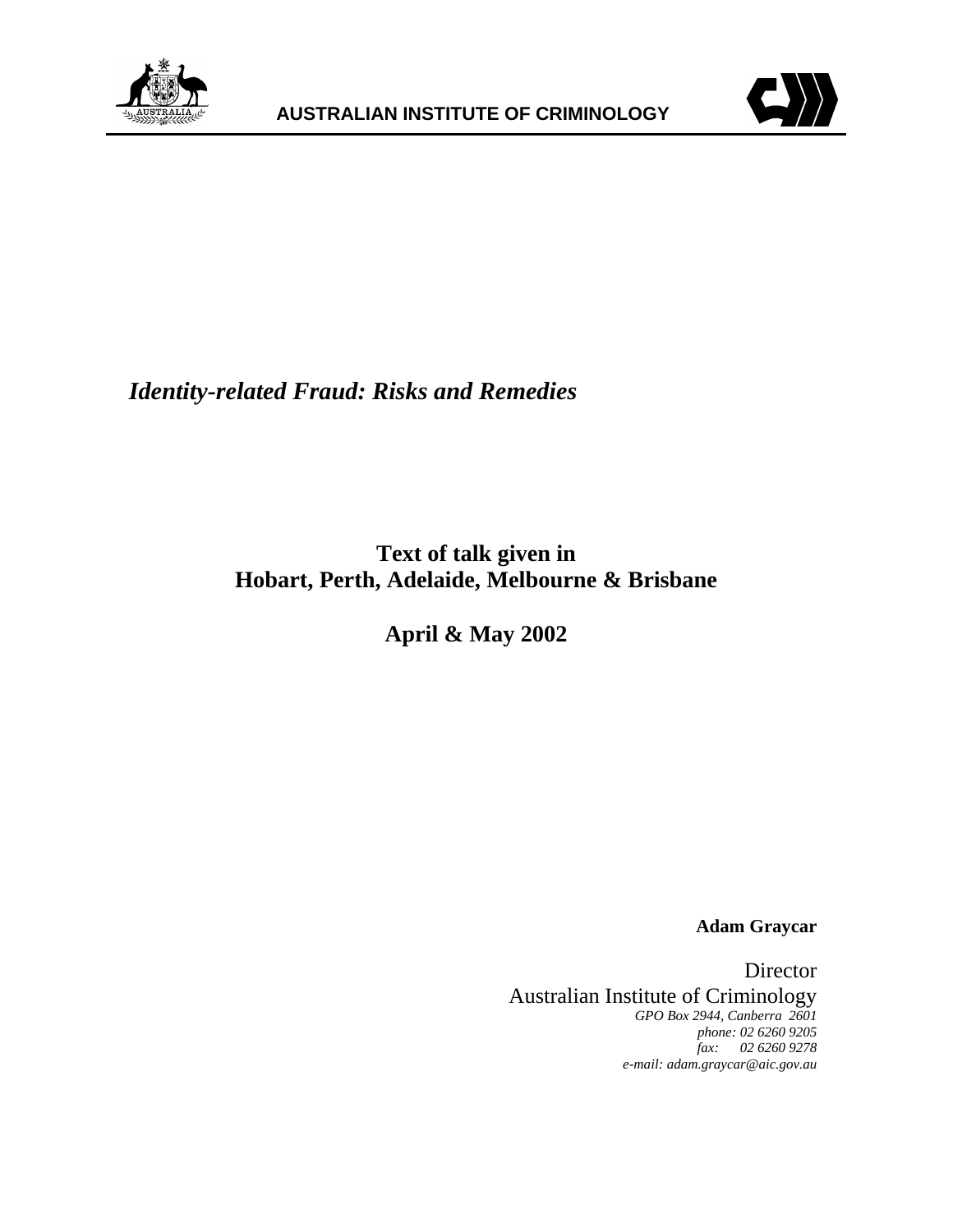# **Identity-related Fraud: Risks and Remedies Adam Graycar**

In the tearoom at the Australian Institute of Criminology there is a cartoon on the noticeboard, and it has a picture of a dog sitting at the keyboard of a computer, and he says to another dog sitting nearby "you know, on the internet, nobody knows you're a dog"

Knowing who people are is pretty fundamental to the way we live our lives and do our business, and the faking of identity is a much bigger issue than most people think.

When Ned Kelly did his stuff he and his gang wore armour, not only to protect them from bullets, but also to disguise their identities. Pirates on the high seas sometimes flew the flag of another innocent ship in order to approach their victim without alerting them to their true identity and purpose.

These were the old fashioned equivalents of false identity. In the case of economic crime, the objective is to withdraw cash or purchase goods or obtain a line of credit, and then be unable to be located by the creditors or the police, or obtain government benefits or services. The key strategy involved is to pretend to be someone else or to incur liabilities in an entirely fictitious name.

There are also significant identity fraud experiences in the movement of people across borders, both for humanitarian and terrorist activities

## **TYPES OF FALSE IDENTITY**

Some people steal somebody else's identity, and others create false identities.

Identities can be stolen or created using legitimate or forged documents. Legitimate documents might be stolen from a living or deceased person, while forged documents might involve changed names or variations of real names.

Forged documents can be created to support a fictitious identity - a fictitious name, or a misappropriated real name, date of birth, personal details etc can be forged onto documents. The technologies that allow us to do wonderful desktop publishing allow villains to create illegal documents that look convincingly real.

Names are interesting - people change their names for all sorts of reasons, use maiden names or married names, use their mother's maiden name instead of their father's name, and do all of the above inconsistently. One of my daughters uses my name, the other her mother's, my wife uses her maiden name, and her sister her mother's maiden name - and we are a simple family not in the business of defrauding anyone! With an increasing non-European immigrant community we find ourselves with decisions about the order of Asian names, or the proliferation of names like Chan, Ngyuen, Mohammed, Abdul etc. This is not to mention the fact that in the Melbourne *White Pages* there are 2,351 Smiths and 1,094 Nguyens (*Age* 22 June 2001).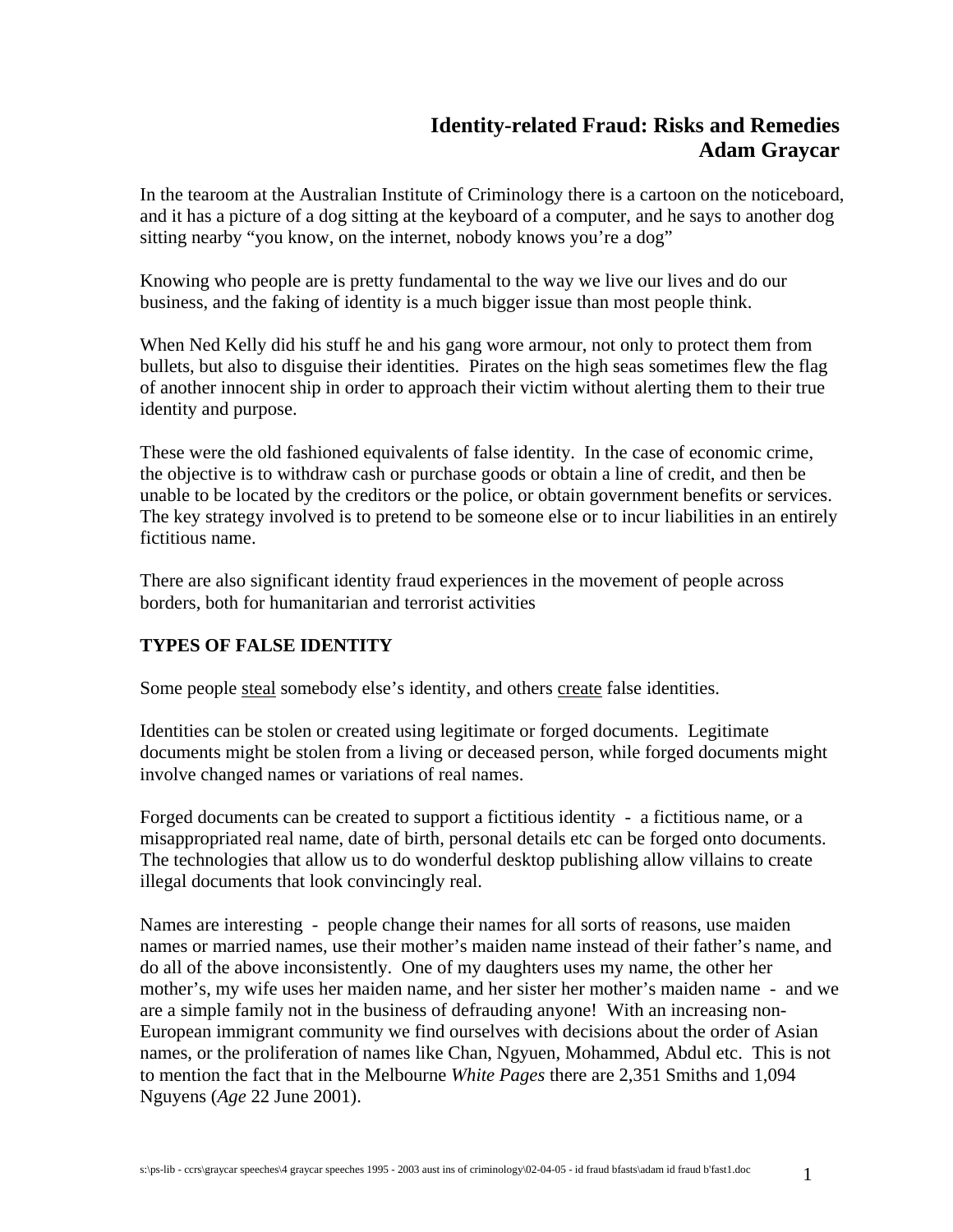And, of course, there are many cases where people appear who have no documents at all, and about whom judgements have to be made.

At the benefit concert in New York to raise money for families of the emergency services victims killed in the World Trade Centre attacks, the legendary British rock group The Who brought the audience to their feet with a rousing rendition of their classic song "Who are you". At the time however, neither the band nor the audience, were aware of just how significant was the timing of this song. Even as it was played, the FBI were busy with the added burden of a new and rapidly escalating economic crime directly related to the New York tragedy.

Within days of the appearance of lists of those missing – or presumed missing – in the rubble of Manhattan, hundreds of millions of dollars of goods and services were being illegally obtained by people who had adopted the identities of the victims. Such was the outpouring of public sympathy that people were literally able to walk in off the street into government offices, shops and banks, report that their usual documentation was lost in the rubble and on the production of the flimsiest of identification, obtain documentation like real driver's licences, which in turn were then used to obtain other genuine documents.

From here, it was only a short step to illegally obtaining goods and services, such as opening up lines of credit large enough to drive away in brand new and expensive cars. False identity was also an issue on September 11 in that nobody knew for a long time who it was who was flying those planes, how they got into the country etc etc.

This example is grotesque under the circumstances but it highlights in graphic detail a problem of identity theft.

Here in Australia a young man was recently sentenced in the County Court of Victoria to five years' imprisonment, and ordered to pay the Commonwealth government about half a million dollars as a result of an identity fraud scam. Over a period of 26 months, this man had engaged in a systematic campaign of deception in which he had made use of over 40 names other than his own, had registered fictitious businesses and companies, and opened numerous bank accounts giving false names and false addresses. He obtained almost half a million dollars from various banks and merchants as well as from the Commonwealth government.

He started by going to a Westpac branch and opening a bank account in a false name. This is a criminal offence that carries a maximum term of 2 years' imprisonment. He arrived at the bank armed with a birth certificate and a student identification card in another person's name that he had created at home using a personal computer, scanner, and laser printer. They were very high quality counterfeit documents. He had his 100 points as required by the *Financial Transactions Reports Act* (1988).

Almost two weeks later, he used the same documents to open a Commonwealth Bank account. In both cases he gave his mailing address as a newsagency post office box which the banks were happy to accept.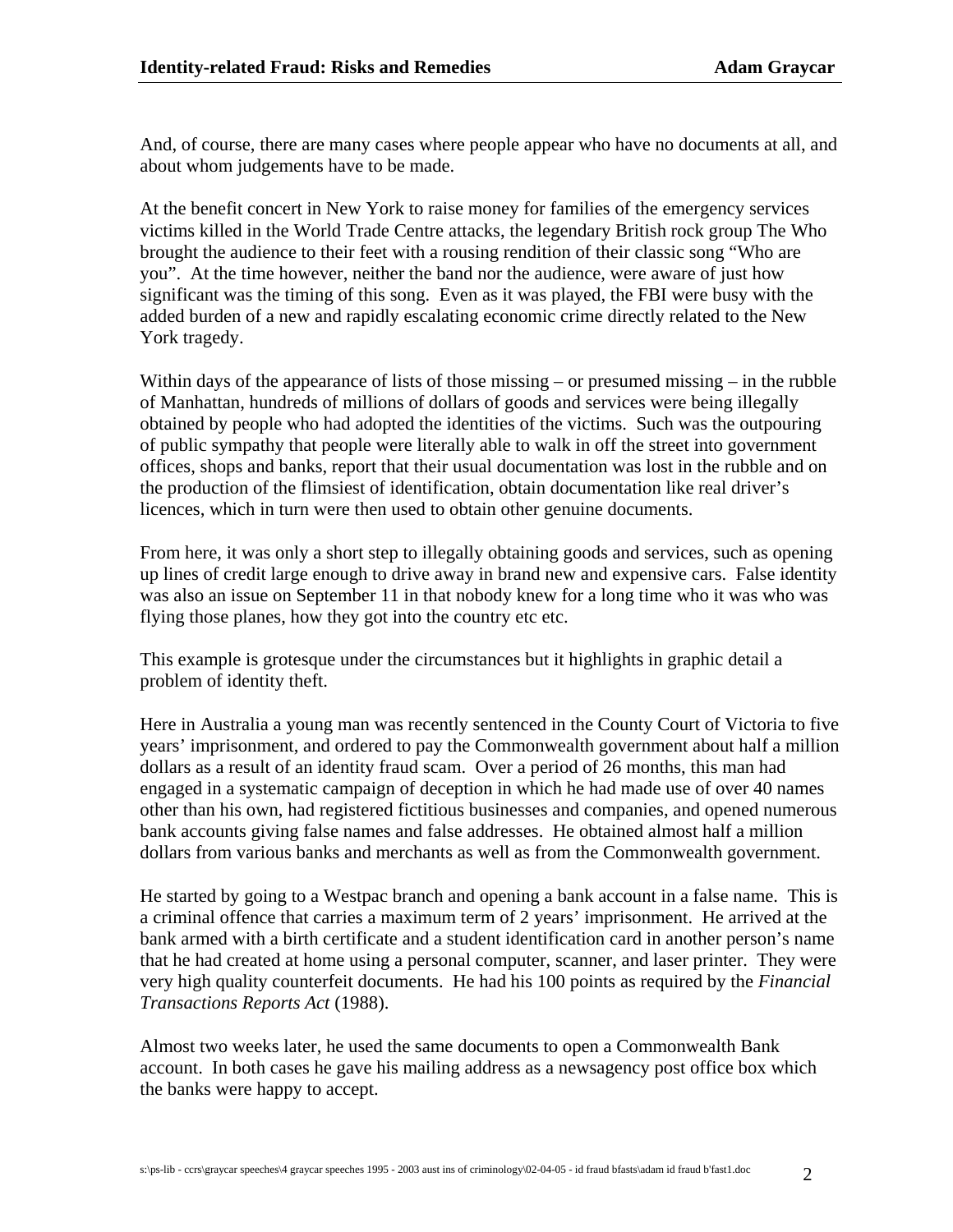In one week he opened 42 new accounts with the Commonwealth Bank and the ANZ using false birth certificates and student identification cards and again gave a post office box at a newsagency as his address. He had so much ID it wasn't funny, and he was easily able to register companies as well.

He then registered a business name "TGE Plumbing" with the Consumer and Business Affairs Office in Melbourne (as it is now called), giving one of the false names he had created as the proprietor of the business. He then opened a cheque account with Westpac in this business name.

He was now ready to commit his crimes. I won't go through the lot, but it involved churning fake cheques, withdrawing money from ATMs, obtaining sales tax refunds which were paid into the various company and business bank accounts, as well as Medicare benefits in his various names. It would take me ages to go through all the details.

Mostly he created identities, and obtained benefits in the name of non-existent people. Some crooks also use real identities to scam various systems.

Let's look at the big picture and the context.

In Australia there are 400,000 to 500,000 new Australian residents per annum (births, permanent new arrivals and long-term visitors)

Last year:

- The Australian Electoral Commission processed 2.46 million enrolment forms and amendments, with more than 12.5 million Australians registered to vote.
- The Australian Taxation Office issued about 500,000 tax file numbers
- Centrelink processed 4.4 million new claims or re-grants of benefits
- The Department of Foreign Affairs and Trade issued 1.4 million passports
- The Health Insurance Commission issued 3.97 million new or updated Medicare cards, covering 7.344 million people

And that is only some of the Commonwealth activity - the states issue drivers licences, which are used for ID (though that is not their main purpose), but we know that not all drivers licences are what they purport to be. Same with birth certificates -

- The NSW Registrar of Births, Deaths and Marriages did a trial verifying birth certificates used with Westpac to open bank accounts. It found that 13% of birth certificates presented during the experimental period were not an exact match with the records held by the issuing authority.
- In surveys of computer crime and security conducted by the Victoria Police (and others) in 1999, 19% of the organisations surveyed thought that identity-related fraud would have an impact on their organisation over the next five years.

But its happening now, and has been for ages: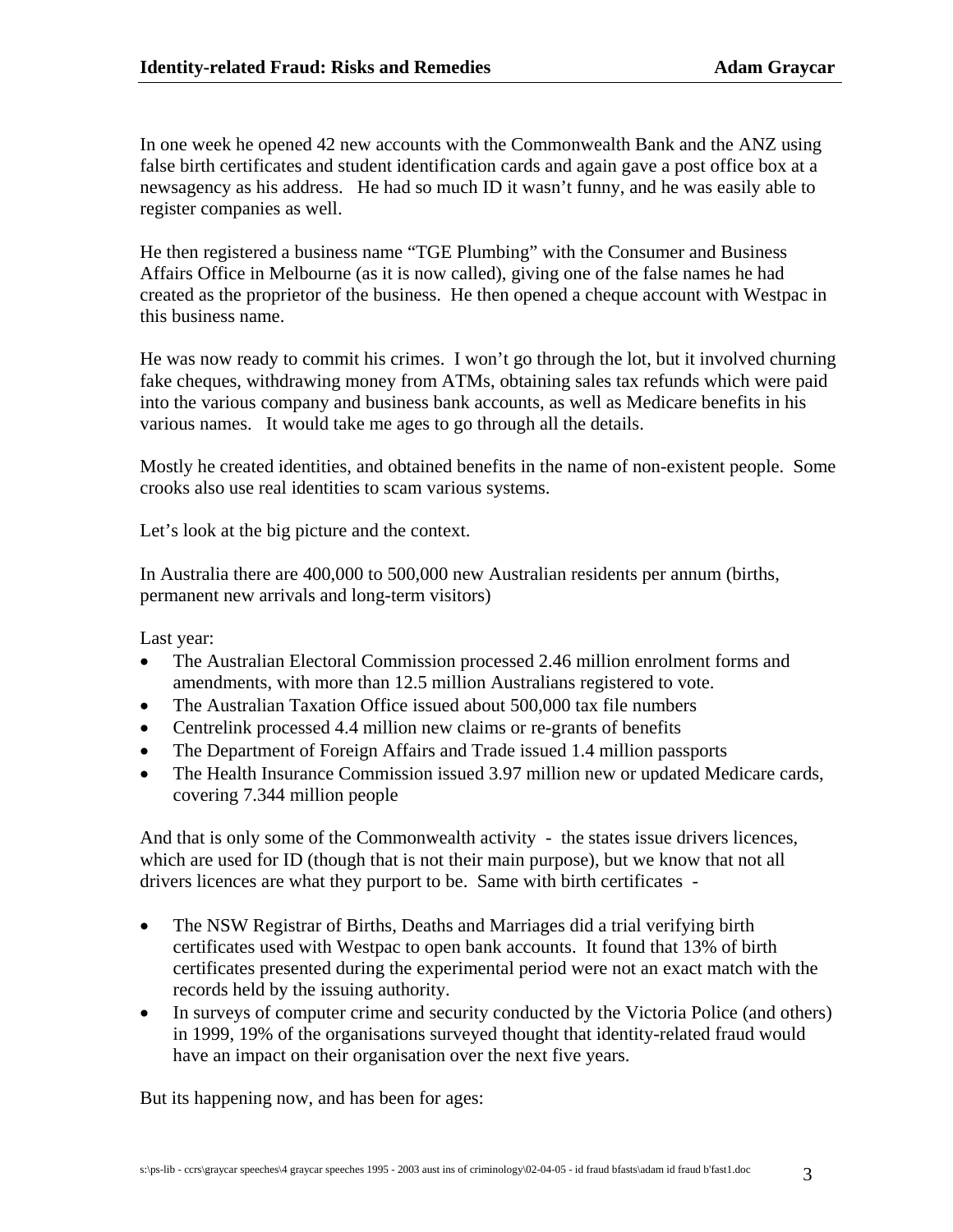In 1997, for example, two former Health Insurance Commission employees were convicted of defrauding the Commonwealth by creating false provider accounts and making illegal claims to the combined value of more than \$45,000

Misuse of identity is also a problem for the Department of Immigration and Multicultural and Indigenous Affairs (DIMIA) There was a recent report on a special market for people who want to migrate to Australia without having their names on any official list. The prospective immigrant pays a syndicate around \$100,000. The syndicate works for months or even years establishing a new identity for the person in Australia. The person then flies to Australia using either false documents or documents belonging to someone else, and assumes life under their new name. A different person leaves the country on the same documents, so that there is no record of the person who came to Australia still being here.

On 25 September 2001, a financial consultant contracted to the Department of Finance and Administration was convicted of defrauding the Commonwealth by transferring \$8,735,692 electronically to private companies in which he held an interest. He did this by logging on to the Department's computer network using another person's name and password. He also was able to obscure an audit trail by the use of other employees' logon codes and passwords. He was sentenced in the ACT Supreme Court to 7½ years imprisonment.

From 1990 to 1994, an accountant submitted tax returns containing either false group certificates or false statements of earnings under six names, with most of the returns also claiming false business losses. He set up separate bank accounts to process tax cheques received under these false names and defrauded the tax office of \$558,668. He was sentenced to 6 years' imprisonment.

About one quarter of reported frauds to the AFP involve the assumption of false identities.

Looking overseas, in April last year in Tijuana, Mexico, two armed robbers ambushed a delivery van in order to steal 6,000 identity cards that were being delivered to consulates in Mexico. The cards would allow entry into the United States and are estimated to be worth more than US\$1 million on the black market.

I could rattle off more Centrelink cases, banking cases, immigration cases, the market in fake University degrees etc, as well as cases of phantom beds in nursing homes occupied by nonexistent patients and serviced by non-existent staff.

What we have is false identity in funds transfer fraud, revenue fraud, theft, financial services fraud, social security fraud, other Commonwealth benefits, health insurance fraud, general insurance fraud, workers compensation fraud, payroll tax fraud, and lots more things in the future - things we haven't thought of such as electronic conveyancing.

We know therefore that members of the public, like our con-artists use false identity to obtain benefits illegally. We know that people in trusted positions sometimes do the wrong thing, whether they be professionals like our accountant, or staff members inside banks or the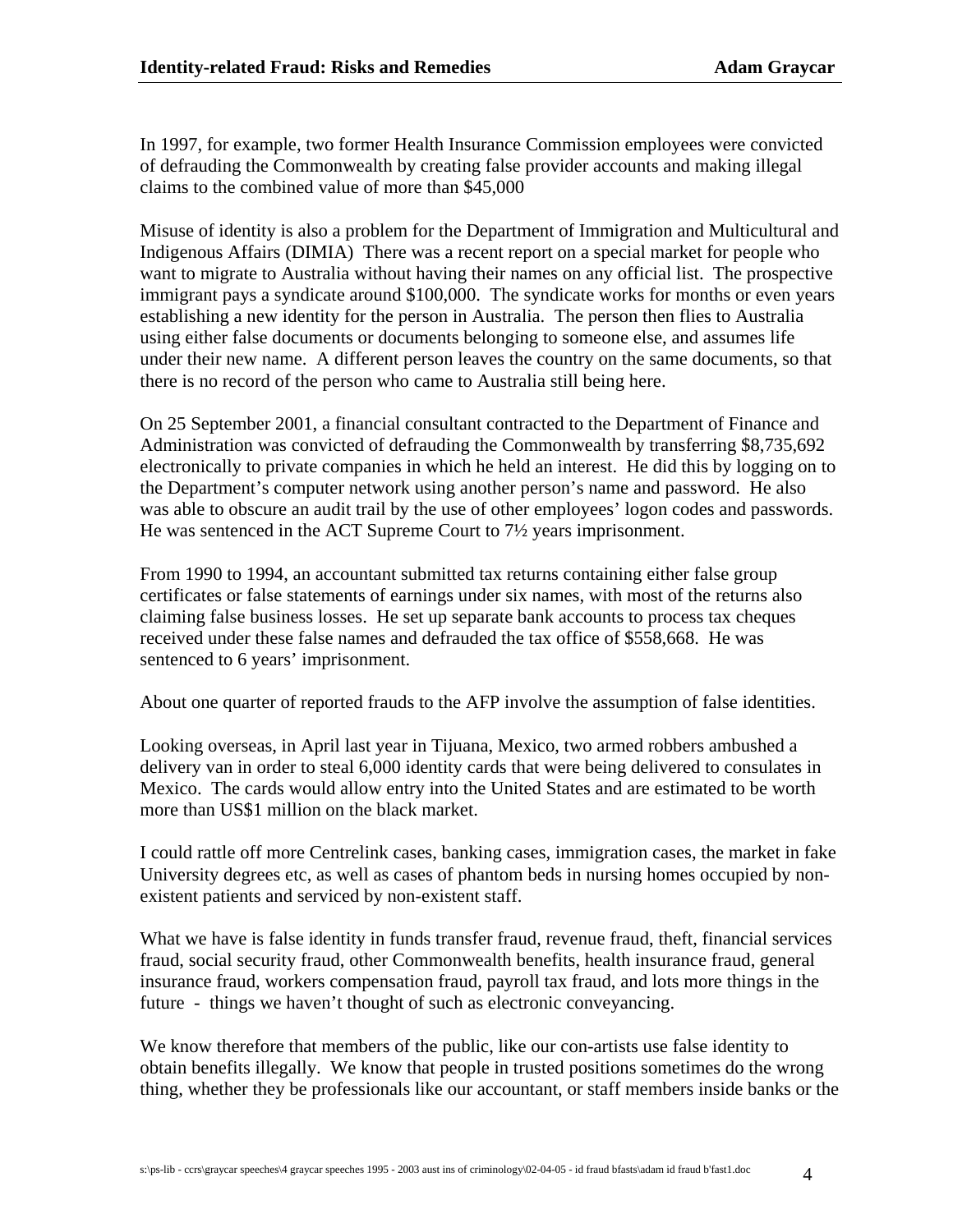Health Insurance Commission, or somewhere similar. We know that in the international arena those who smuggle people, launder money and move drugs and arms are into identity fraud in a big way.

In our Australian Institute of Criminology training course on identity fraud, as we look at what it is, how to identify it and develop effectiveness in fraud control, how to develop key prevention strategies, and we also examine some of the forensic indicators of identity fraud, and bring people together to see the whole picture.

But there are also a lot of big questions - bigger than our training course!

- How should government organisations identify people when they issue official documents such as birth certificates, driver's licences, and passports? Is it enough to rely on documentary evidence or should people be interviewed or asked to provide some biometric evidence such as a fingerprint?
- What steps should financial institutions take to verify the documents that people produce when they open accounts? Is the "100 Point System" adequate in the twenty-first century?
- Would a nationally-issued identity document solve the problems of identity-related fraud, or would this just be another document that could be counterfeited and abused by fraudsters?
- Should it be possible to share information on public and private sector databases in order to find counterfeit or altered documents used to verify identity? Should the police maintain a database of identities that have been used for dishonest purposes?
- What is the right balance in terms of ensuring accuracy of identification, business efficiency and cost-effectiveness, and personal liberty?

These are issues that both governments and corporations need to discuss and analyse critically and openly in order to control what is clearly an escalating crime problem.

We can't say we don't have challenging questions to start the day.

### **Quantifying the Scale of the Problem**

In Australia alone we have estimated identity theft to cost in excess of \$2 billion per year. This is miniscule compared to the losses in the USA where credit card fraud makes up 50% of identity theft complaints to the Federal Trade Commission, and where ID theft victims either knew or were related to the criminals in 14% of cases reported.

As senior managers you probably have some idea of the dollar value of the losses to your organisations to identity fraud. One of the key facts that we need to know in assessing the scale of the problem of identity-related fraud is how much money is being lost to this type of criminal activity.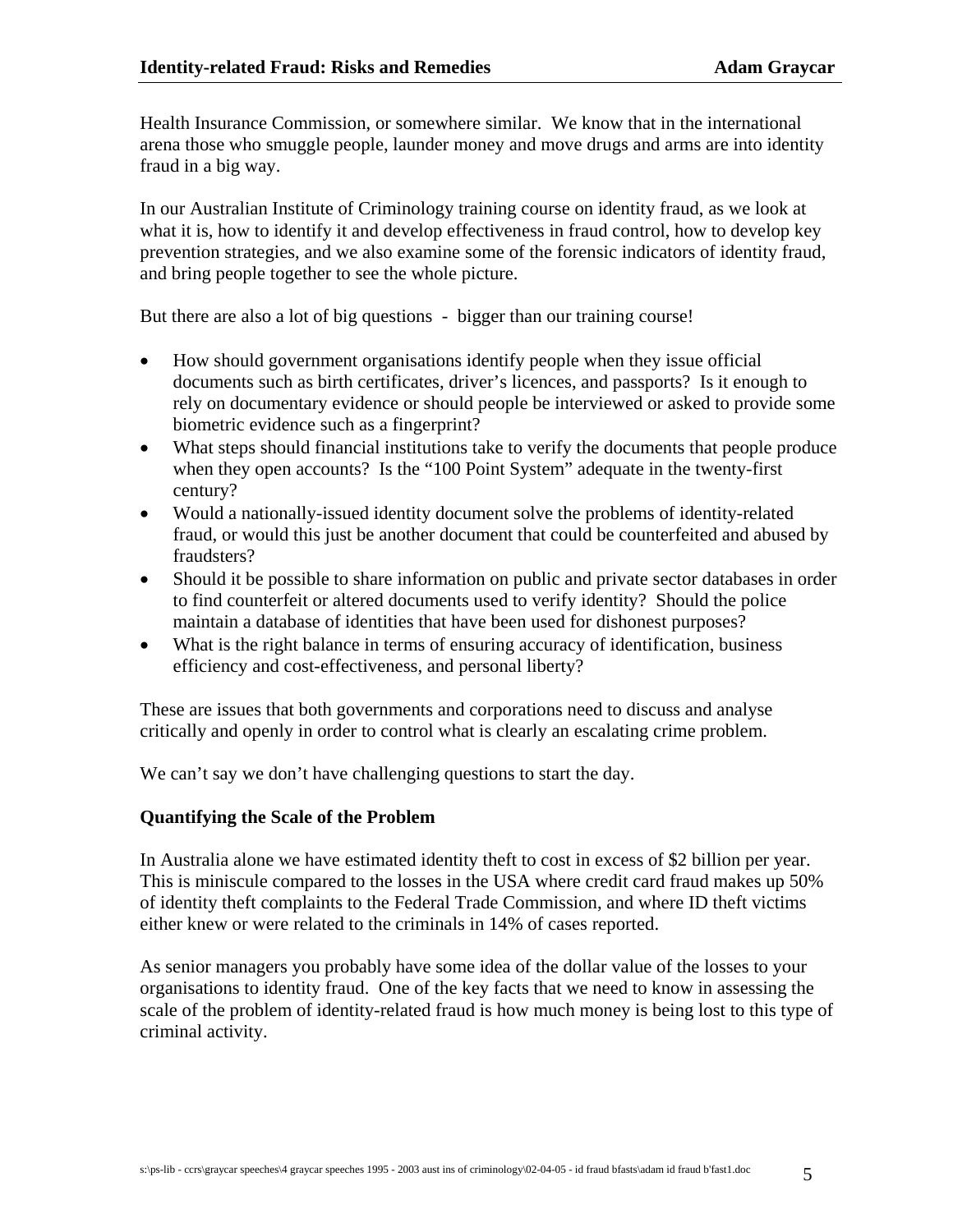Knowing how much has been lost in cases involving fraud has important implications for deciding whether or not to embark on a prosecution, and also for justifying, in terms of Return on Investment, any expenditure associated with taking legal action.

Knowing exactly how much has been lost to an organisation following fraud is also important for the costing of future fraud prevention initiatives.

Sometimes organisations may be unaware of how much they have lost in individual cases and it will only be after the case has been investigated by forensic accountants and the police that the full extent of losses will become apparent.

### **PREVENTION AND COUNTER MEASURES**

It is often said that crime follows opportunity. Whenever there is an opportunity to get some money, obtain a benefit, or have access to something highly desirable, there are opportunities for illegality, and in these areas there is always the need for people to have documents and information that can be used to prove their identity with certainty.

In general, the steps for effective fraud control are

- prevention
- detection
- investigation and prosecution
- reporting of cases
- training and education

To make crime harder to commit there are three general situational strategies that we might ponder in looking at identity fraud,

- Increasing the effort
- Increasing the risk
- Reducing the rewards

I want you to think about whether these strategies are available to you, and how you make sure your staff can respond.

*Increasing the effort* can be both technological and operational.

The "100 Point System" is an operational means of increasing the effort, although, as we have seen, it is relatively easy to overcome the procedures that have been established.

The problem is that both the primary and secondary documents used to verify identity under this system were not created with the intention that they be used for identification purposes. As a result, they often do not have adequate security features in place which makes them susceptible to counterfeiting and alteration.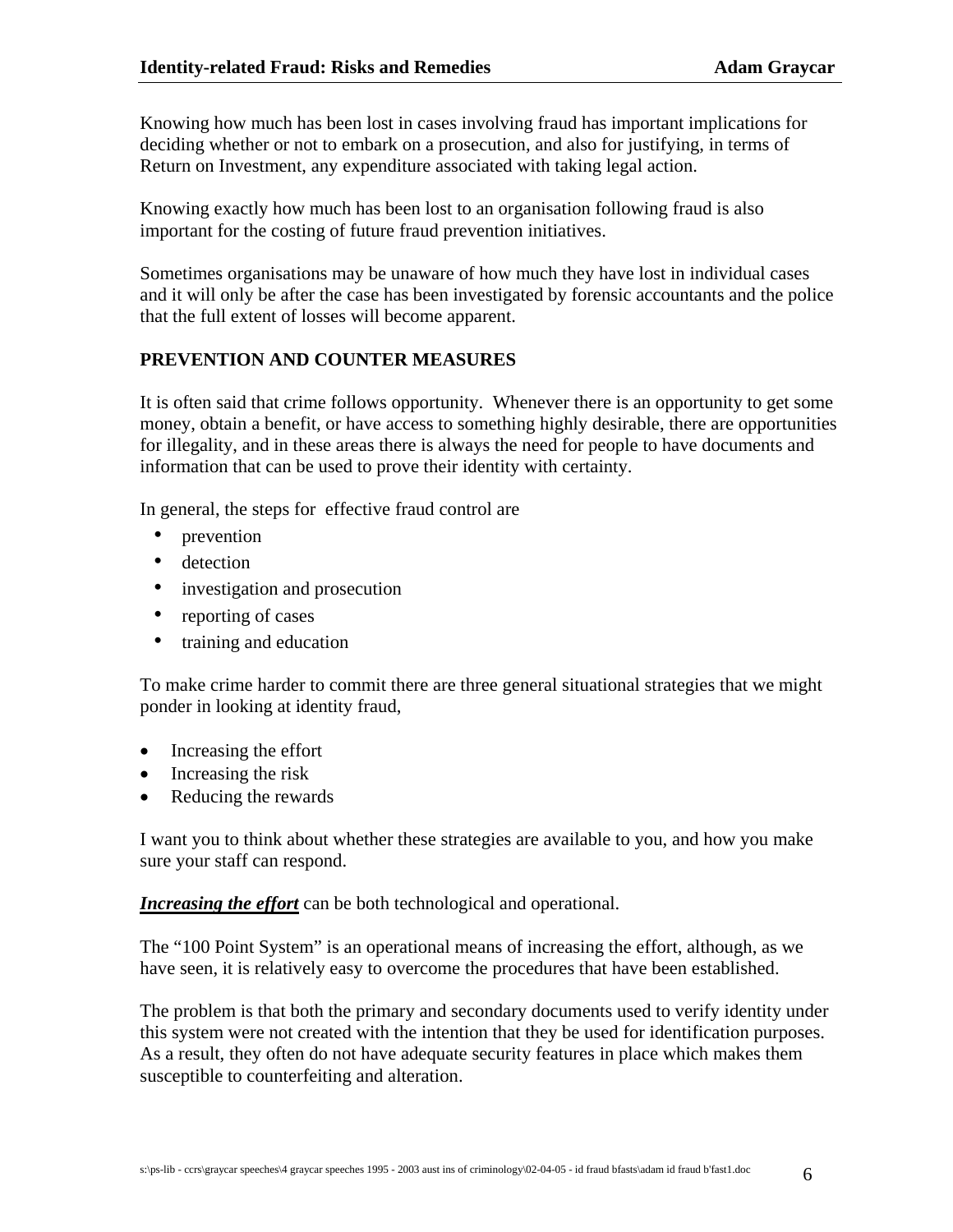Another means of increasing the effort is for documents or cards to be created which can be used to identify people with certainty, and which are designed specifically so as to make them difficult to counterfeit or alter. One example is the plastic money - notes, not cards, that Australia has pioneered. The money you carry in your wallet is a great international innovation.

Unique identifiers could be used to establish identity for all commercial and private transactions or business relationships where it is essential to identify the participants accurately, such as when opening bank accounts or registering for government benefits. As electronic commerce becomes more widely used, the need to identify people to whom encrypted key tokens will be issued, will also become of critical importance.

What is also important from a policy perspective is the need for organisations to be able to verify the legitimacy of documents presented for proof of identity purposes with the issuing agency. For example, an officer of the Health Insurance Commission needs to know that a New South Wales driver's licence tendered by someone wishing to obtain a Medicare card was in fact issued by the NSW Roads and Traffic Authority to the person in question.

Technologically the effort can be increased by a range of passwords, PINs, and unique identifiers for people to gain access to that which they should be able to gain access. Technology is moving quickly on that front. There are down sides, as well - I often can't get into websites because I simply can't remember which of my many log on names or PINs goes with that account.

There are also biometric identifiers (such as fingerprints or retinal images) which are being used when individuals first make contact with organisations and are now being used by a range of public and private sector organisations including hospitals, banks, and retail stores. However, these only confirm that the person is the person who first made the contact (and who may have stolen or assumed another identity!)

*Increasing the risk* involves your organisations setting in place procedures for detecting people who do the wrong thing, and the consequences if they are caught - and I won't spend any time on that now. The only point I want to make here is that there are significant data matching opportunities, but at the same time significant privacy considerations - and this is going to be a lulu of a debate!!

*Reducing the rewards* involves a range of legislative responses and organisational activities. Russell Smith has documented these in some detail including the use of increased penalties and the confiscation of assets. In the United States, federal legislation now makes identity theft a crime with penalties of up to 15 years' imprisonment and a maximum fine of US\$250,000.

This is not the occasion, however, to do a long and ponderous analysis of all the issues. These will be unfolded over time. A significant part of our work at the Australian Institute of Criminology in developing crime prevention specialists in the public and private sectors is alerting government and business at all levels to the very real risks to which they are being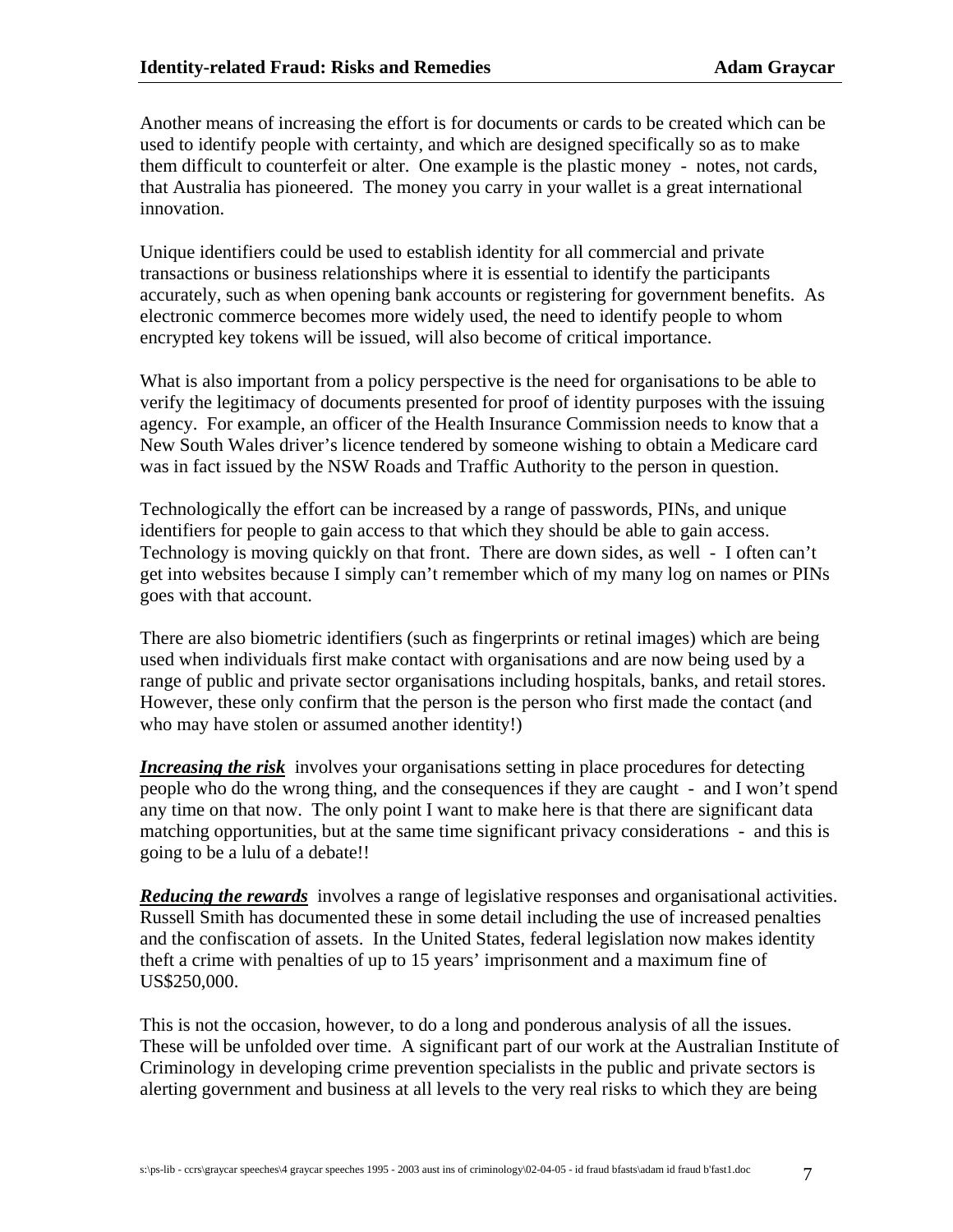exposed under current practice. We also run training courses in this area, such is our level of concern at this burgeoning type of economic crime. Part of the problem is that people do not appreciate how easy it is to commit this type of crime, given access to modern technology.,

The steps which can be taken to prevent identity-related fraud depend upon a range of considerations. These are:

- the likelihood that the risk will be realised;
- the cost of the countermeasures;
- the effectiveness of the technologies used;
- the user-friendliness of systems;
- privacy concerns if data-matching is contemplated; and
- possible negative consequences on the behaviour of users.

It might be possible to prevent all forms of identity-related fraud but the solutions may simply be too costly, unwieldy, and authoritarian to be acceptable.

Technology will provide some of the solutions but these need to be supported by a simple and effective legal regime to ensure that instances of abuse can be prosecuted and that individual privacy is safeguarded.

What is of critical importance, however, is for people to be made aware of the risks of identity-related fraud and how to protect themselves.

Taking action after a crime has been committed is difficult, costly and often impractical. Commercial and personal reputations are often hard to repair and offenders often impossible to find.

What I wanted to do today was to introduce you to the concept of identity-related fraud and to let you know about some of the work we at the AIC are doing on it. Russell Smith and his team have been examining the area, they have published on the issues and ramifications, and preventive and counteractive mechanisms. The AIC's Learning and Knowledge Development Unit is turning a lot of their material into materials focussing on awareness of identity-related fraud and risk assessment.

By your being here, you know that keeping up-to-date on the new risks of identity-related fraud is essential for senior executives, as new vulnerabilities are created all the time, and previous crime prevention solutions are overcome by more knowledgeable offenders.

#### **The Way Forward**

To conclude, I would like to leave you with three observations on how we should respond to identity-related fraud in the future.

• *The first concerns awareness-raising of the nature and extent of the risks involved.*